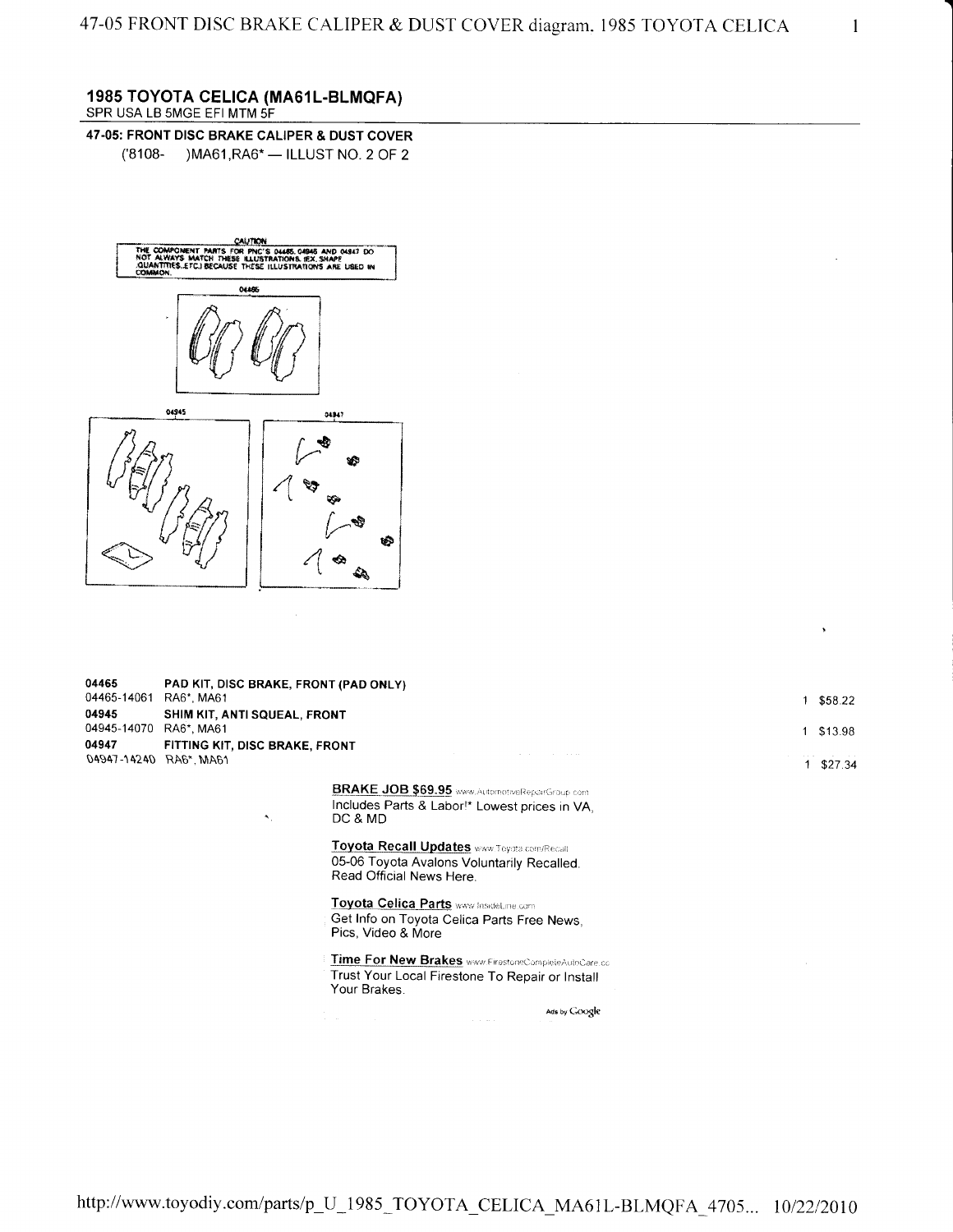## 1985 TOYOTA CELICA (MA61L-BLMQFA) SPR USA LB 5MGE EFI MTM SF

47-07: REAR DISC BRAKE CALIPER & DUST COVER ('8108-'8308) MA61; ('8308- ) MA61, RA65 - ILLUST NO. 2 OF 2



| 04466<br>04466-14060 | PAD KIT, DISC BRAKE, REAR (PAD ONLY)<br>RA65, MA61<br>SHIM KIT, ANTI SQUEAL (FOR REAR DISC BRAKE)<br>RA65, MA61 |                                                                                                                              |  | \$58.22<br>\$11.01 |
|----------------------|-----------------------------------------------------------------------------------------------------------------|------------------------------------------------------------------------------------------------------------------------------|--|--------------------|
| 04946<br>04946-14050 |                                                                                                                 |                                                                                                                              |  |                    |
| 04948<br>04948-14050 | FITTING KIT, DISC BRAKE, REAR<br>RA65, MA61                                                                     |                                                                                                                              |  | \$27.94            |
|                      |                                                                                                                 | Toyota Recall Information Toyota convRecall<br>Get Updated Info & Read Important Messages<br>on Toyota Recall Topics.        |  |                    |
|                      |                                                                                                                 | <b>BRAKE JOB \$69.95</b> www.AutomidiveRepairGroup.com<br>Includes Parts & Labor!* Lowest prices in VA,<br>DC & MD           |  |                    |
|                      | $\lambda$                                                                                                       | <b>Toyota Celica Parts www.insideLine.com</b><br>Get Info on Toyota Celica Parts Free News,<br>Pics, Video & More            |  |                    |
|                      |                                                                                                                 | Ask a Toyota Mechanic JustAnswer com/Toyota/Celica<br>14 Toyota Mechanics Are Online! Ask a<br>Question, Get an Answer ASAP. |  |                    |

Ads by Google